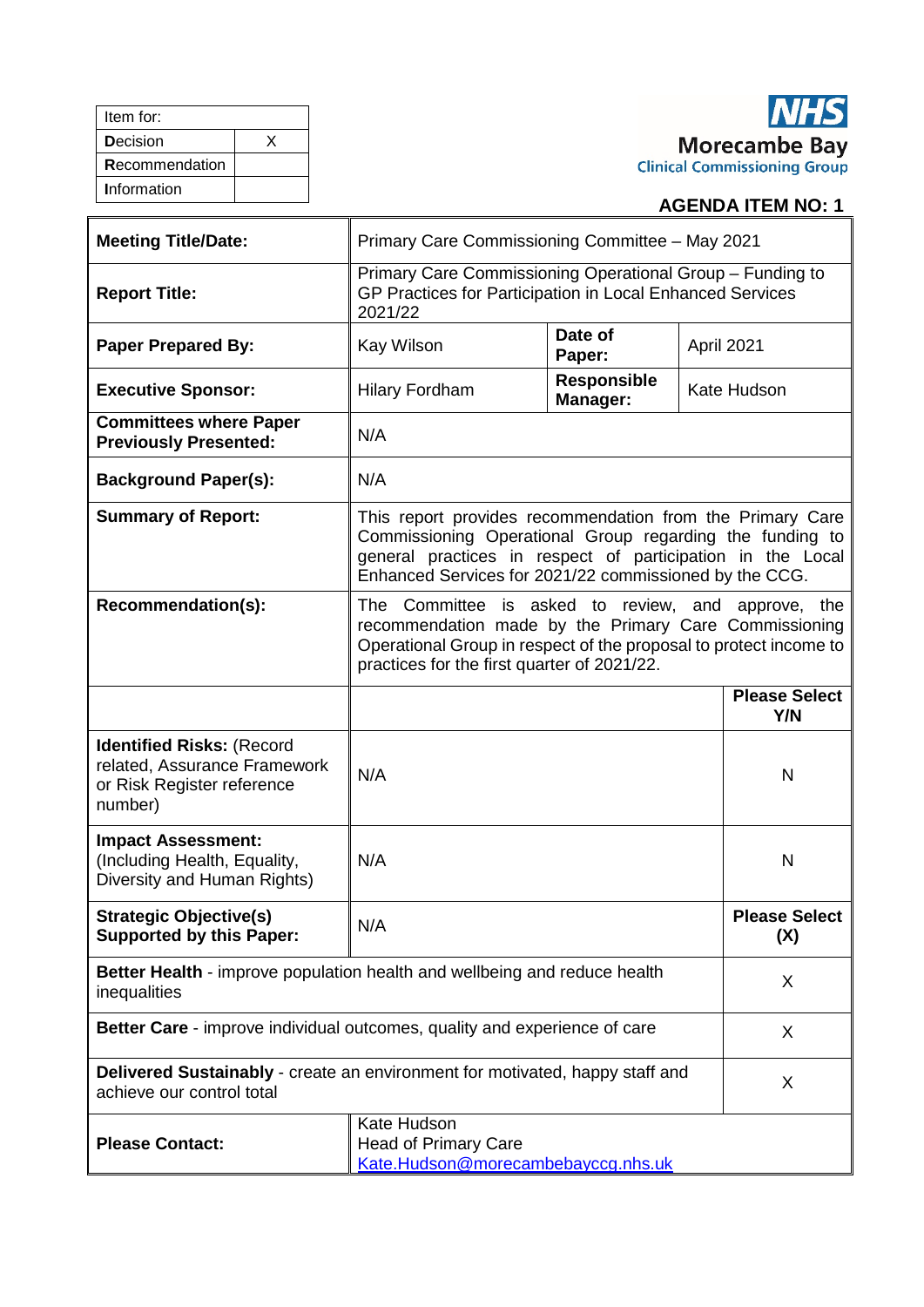**Morecambe Bay Clinical Commissioning Group** 

### **MORECAMBE BAY CCG PRIMARY CARE COMMISSIONING COMMITTEE**

\_\_\_\_\_\_\_\_\_\_\_\_\_\_\_\_\_\_\_\_\_\_\_\_\_\_\_\_\_\_\_\_\_\_\_\_\_\_\_\_\_\_\_\_\_\_\_\_\_\_\_\_\_\_\_\_\_\_\_\_\_\_\_\_\_\_\_\_\_\_\_\_\_\_\_\_\_\_\_\_\_

#### **PRIMARY CARE COMMISSIONING OPERATIONAL COMMITTEE RECOMMENDATION FOR REIMBURSEMENT TO GP PRACTICES FOR PARTICIPATION IN LOCAL ENHANCED SERVICES 2021/22**

#### **1. INTRODUCTION**

- 1.1 At its meeting on 25<sup>th</sup> March 2021 the Primary Care Commissioning Operational Group (PCCOG) asked for a Task and Finish Group to be established to review the Local Enhanced Services which would be provided by GP practices in the forthcoming financial year (2021/22).
- 1.2 The feedback from the Task and Finish Group was presented to the April 2021 meeting of PCCOG. PCCOG members supported the recommendation of the Task and Finish Group and noted that this needed to be presented to the Primary Care Commissioning Committee for ratification.

#### **2. BACKGROUND**

- 2.1 Local Enhanced Services (LESs) are commissioned from general practices on an annual basis. As such, a review is undertaken of all specifications usually during the last quarter of the year (January to March) to ensure that these continue to be appropriate and should be commissioned in forthcoming financial year. Whilst minor changes have been made in previous years, the CCG has continued to commission 7[1](#page-1-0) LESs.
- 2.2 In 2020/21, the annual review of LESs was delayed due to the impact of the Covid-19 pandemic. To remove the concern by practices that there was the potential for a significant reduction in income which may have destabilised some practices, a decision was taken in October 2020 to continue the funding to practices based on the outturn levels for [2](#page-1-1)019/20<sup>2</sup>. Therefore, whilst the Committee acknowledged that practices would not be able to provide the same level of activity due to the impact of the pandemic, it recognised the need to ensure that practices remained viable.
- 2.3 It is not possible to work out the average payment to a practice in respect of income from providing the services as the payment is based either on activity according to patient need or achievement of certain targets and, therefore, not a standard payment simply based on the total practice list size; the value of the each LES is shown in Table 1 below.

\_\_\_\_\_\_\_\_\_\_\_\_\_\_\_\_\_\_\_\_\_\_\_\_\_\_\_\_\_\_\_\_\_\_\_\_\_\_\_\_\_\_\_\_\_\_\_\_\_\_\_\_\_\_\_\_\_\_\_\_\_\_\_\_\_\_\_\_\_\_\_\_\_\_\_\_\_\_\_\_

<span id="page-1-0"></span><sup>&</sup>lt;sup>1</sup> Oral Anti-coagulation monitoring has only been counted once

<span id="page-1-1"></span><sup>2</sup> Primary Care Commissioning Committee meeting held on 1st October 2020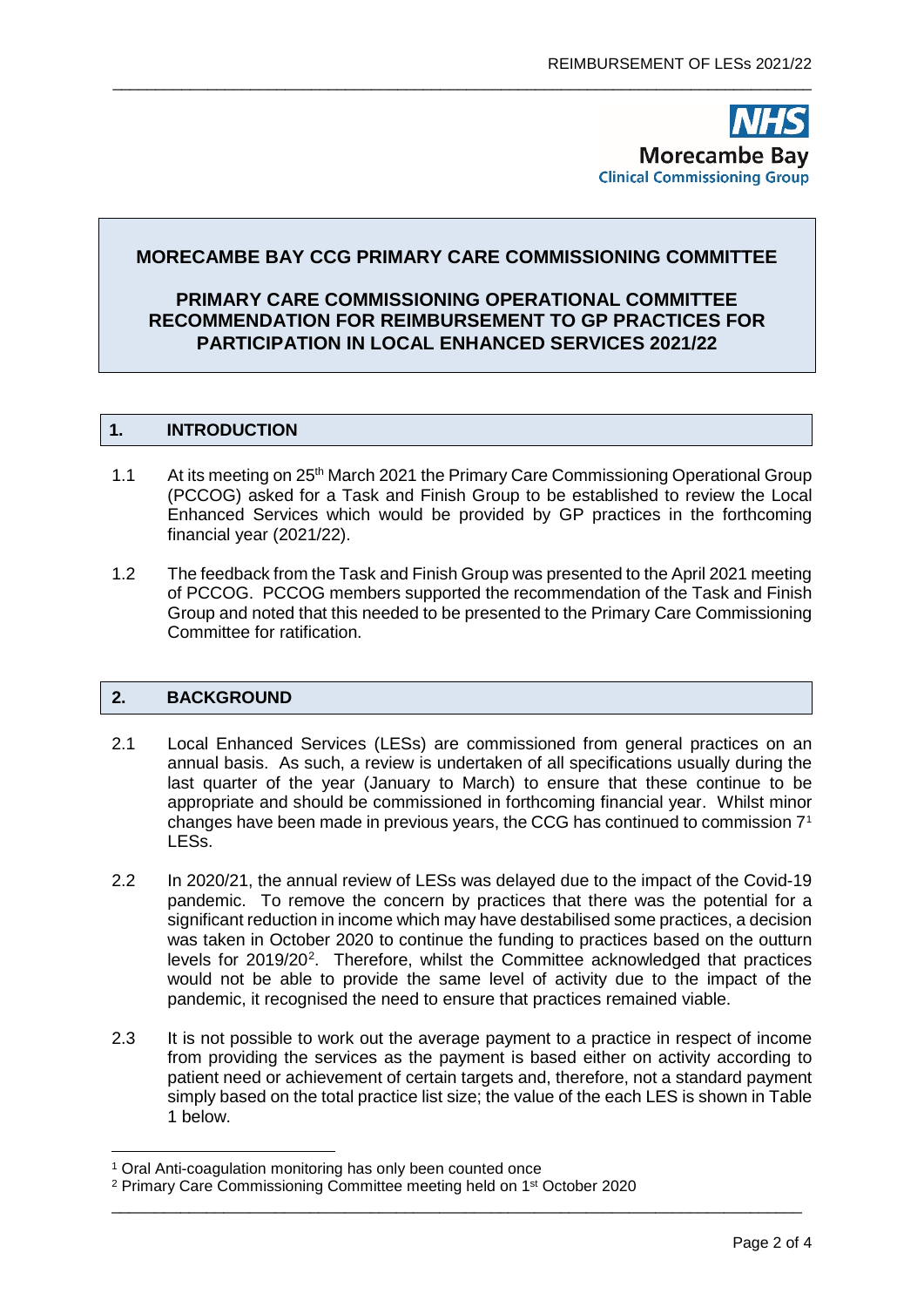| <b>LES</b>                             | <b>FUNDING TO PRACTICE</b>                                            |
|----------------------------------------|-----------------------------------------------------------------------|
| <b>Quality Improvement Scheme</b>      | £7.00 per registered patient split into<br>price per element achieved |
| Oral Anti-Coagulation (South Cumbria)* | £180 per appropriate patient                                          |
| Oral Anti-Coagulation (Lancashire)*    | £10.10 per appropriate patient                                        |
| Minor Injuries                         | £42.00 per intervention                                               |
| <b>Post-Operative Dressings</b>        | £10.04 per appropriate patient                                        |
| <b>Prostate Cancer</b>                 | £40.16 per appropriate patient                                        |
| <b>Shared Care</b>                     | Level 1 drugs - £21.89 per patient                                    |
|                                        | Level 2 drugs - £30.89 per patient                                    |
| <b>Paediatric Minor Ailment Scheme</b> | Payment to Pharmacists only                                           |

\_\_\_\_\_\_\_\_\_\_\_\_\_\_\_\_\_\_\_\_\_\_\_\_\_\_\_\_\_\_\_\_\_\_\_\_\_\_\_\_\_\_\_\_\_\_\_\_\_\_\_\_\_\_\_\_\_\_\_\_\_\_\_\_\_\_\_\_\_\_\_\_\_\_\_\_\_\_\_\_\_

#### **Table 1: Value of LESs**

*\* The need for the different levels in South Cumbria and Lancashire Is based on an historic secondary care service position*

2.4 The approximate spend for all services commissioned under local agreements in 2020/21 across the CCG area was  $£4,733,000<sup>3</sup>$  $£4,733,000<sup>3</sup>$  $£4,733,000<sup>3</sup>$ . This demonstrates a significant investment in GP practices for the provision of Local Enhanced Services.

#### 3. **FEEDBACK FROM TASK AND FINISH GROUP**

#### **General Principles**

- 3.1 Following the PCCOG meeting in March 2021, the Task and Finish Group met on 15<sup>th</sup> April to review the current LES specifications. In light of the proposed organisational change and the potential that all LESs across the South Cumbria and Lancashire Integrated Care System (ICS) footprint could change in an effort to have increased consistency; the group agreed that, as long as the services commissioned by NHS Morecambe Bay CCG continued to be those services which needed to be commissioned from primary care providers locally, major changes were not appropriate at this time.
- 3.2 The group reviewed the specifications for each of the services offered, including the individual targets within the QIS scheme. The group agreed that the themes within the QIS remained relevant as well as the services commissioned through LES services. Therefore, the group agreed that it was not necessary to amend the indicators set out in the QIS or the specifications for the LESs.

#### **Proposed Income Protection**

3.3 The group discussed the difficulties practices had faced over the last 12 months and the need to ensure continued stability in primary care. However, the group was also mindful of the re-start of all health services announced by the Government. In light of this, the group concluded that it would not be appropriate to agree to continued income protection for the whole of 2021/22 at this point in the year. The group acknowledged that the re-start of services needed to be a well-managed process by practices and that the CCG wished to support this. Consequently, the group recommended that

<span id="page-2-0"></span>\_\_\_\_\_\_\_\_\_\_\_\_\_\_\_\_\_\_\_\_\_\_\_\_\_\_\_\_\_\_\_\_\_\_\_\_\_\_\_\_\_\_\_\_\_\_\_\_\_\_\_\_\_\_\_\_\_\_\_\_\_\_\_\_\_\_\_\_\_\_\_\_\_\_\_\_\_\_\_\_ <sup>3</sup> This figure includes funding of approximately £180,000 which is not paid against the services listed in Table 1 but is for A-typical populations and a local service funded for Optometrists